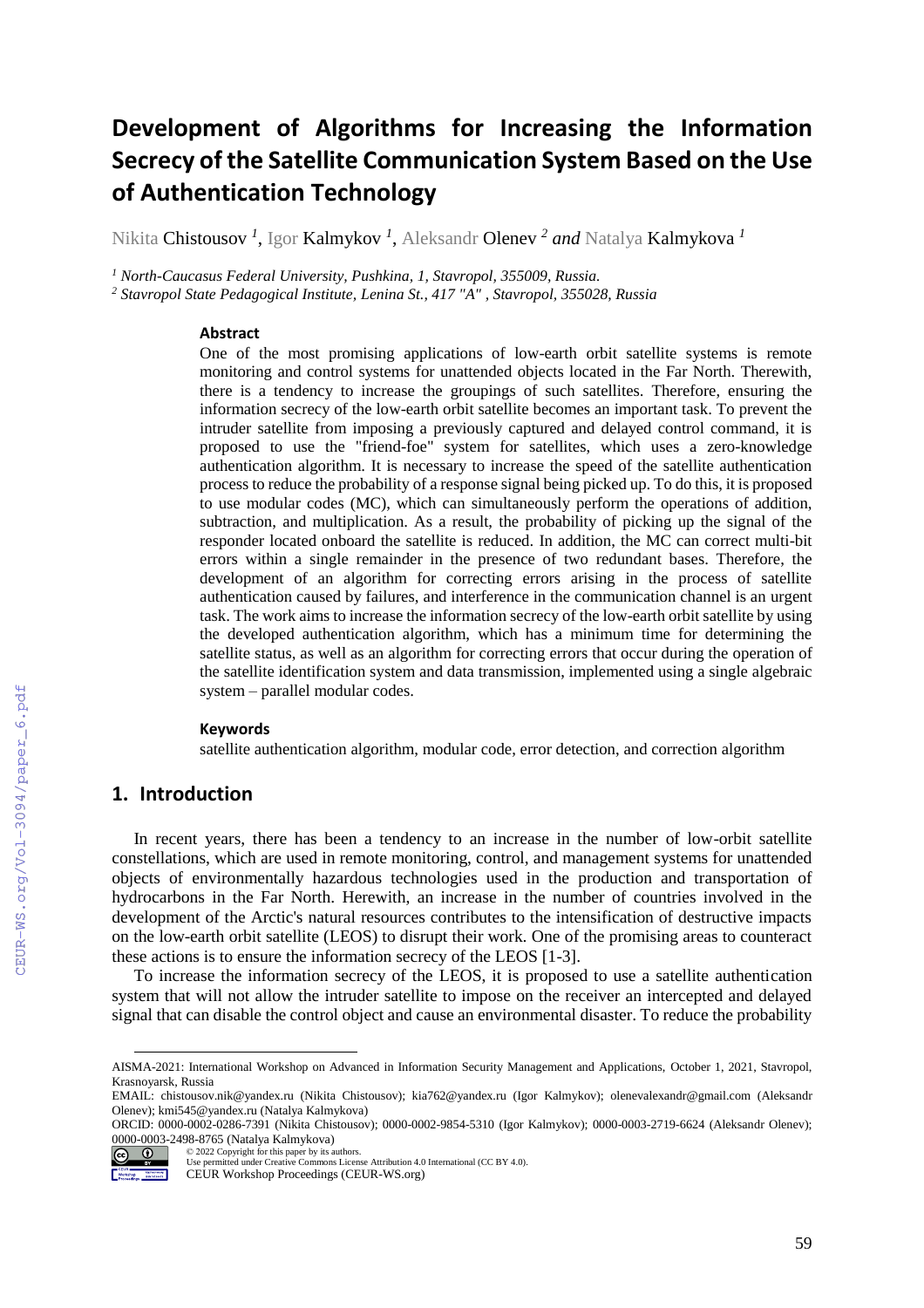of picking up a response signal by an intruder satellite, it is proposed to use modular codes (MC), which will increase the speed of satellite identification. Therewith, the MC can also correct errors that occur in the calculation process due to failures [4, 5]. The article presents the developed algorithm for detecting and correcting MC errors that occur during the satellite authentication process and are caused by both failures, and interference in the communication channel, the use of which will ensure the information secrecy of the LEOS even during destructive impacts of natural and artificial nature on the identification system.

## **2. Materials and methods**

#### **2.1. Modular codes**

Modular codes are arithmetic non-positional codes  $[4, 5]$ . In these codes, the integer X is uniquely given by a tuple of the remainder

$$
X = (x_1, x_2, \dots, x_k),
$$
 (1)

where  $x_i \equiv X \mod m_i$ ,  $m_i$ -bases of the modular code;  $(m_i, m_j) = 1$ ;  $i = 1,...,k$ .

Since the bases of MC are pairwise prime numbers  $m_i$ , where  $i = 1, \ldots, k$ , their product sets the size of the working range

$$
M_k = \prod_{i=1}^k m_i > X \tag{2}
$$

Since modular codes perform summation, diminution, and multiplication operations in parallel

$$
X + C = ((x_1 + c_1) \mod m_1, (x_2 + c_2) \mod m_2, ..., (x_k + c_k) \mod m_k),
$$
\n(3)

$$
X - C = ((x_1 - c_1) \mod m_1, (x_2 - c_2) \mod m_2, ..., (x_k - c_k) \mod m_k),
$$
 (4)

$$
X \cdot C = ((x_1 \cdot c_1) \mod m_1, (x_2 \cdot c_2) \mod m_2, ..., (x_k \cdot c_k) \mod m_k),
$$
 (5)

then it is advisable to use them to increase the speed of calculations. Since authentication algorithms use such operations, they can be implemented in the MC. Therefore, modular codes have found wide application in real-time systems.

In works [6-9] it is offered to use modular code for construction of special processors of digital signal processing. Modular codes allow to increase the efficiency of digital filters [10-13]. Work [14] presents the protocol "Electronic Cash" with inspection correction rules of the electronic e-cash number for e-Commerce systems, which uses SOC. This allows to increase the authentication speed of the applicant. In [15] it is shown that the codes of a polynomial residue number system, aimed at reducing the effects of failures in the AES cipher. Error correction of digital signal processing devices using nonpositional modular codes is shown in [16-19]. The use of redundant modular codes for improving the fault tolerance of special processors for digital signal processing is shown in [20]. A method of increasing the reliability of telemetric well information transmitted by the wireless communication channel is shown in [21]. Consider the use of modular codes in authentication protocols. Let's use the protocol given in the [22].

### **2.2. Development of an authentication algorithm in MC**

In this algorithm, the following parameters are used:

- $m_1, \ldots, m_k$  –bases of the modular code;
- the satellite secret key  $X = (X_1, ..., X_k) < M_k$ ;
- the session key  $Y(j) = (Y_1(j), ..., Y_k(j)) < M_k$ ;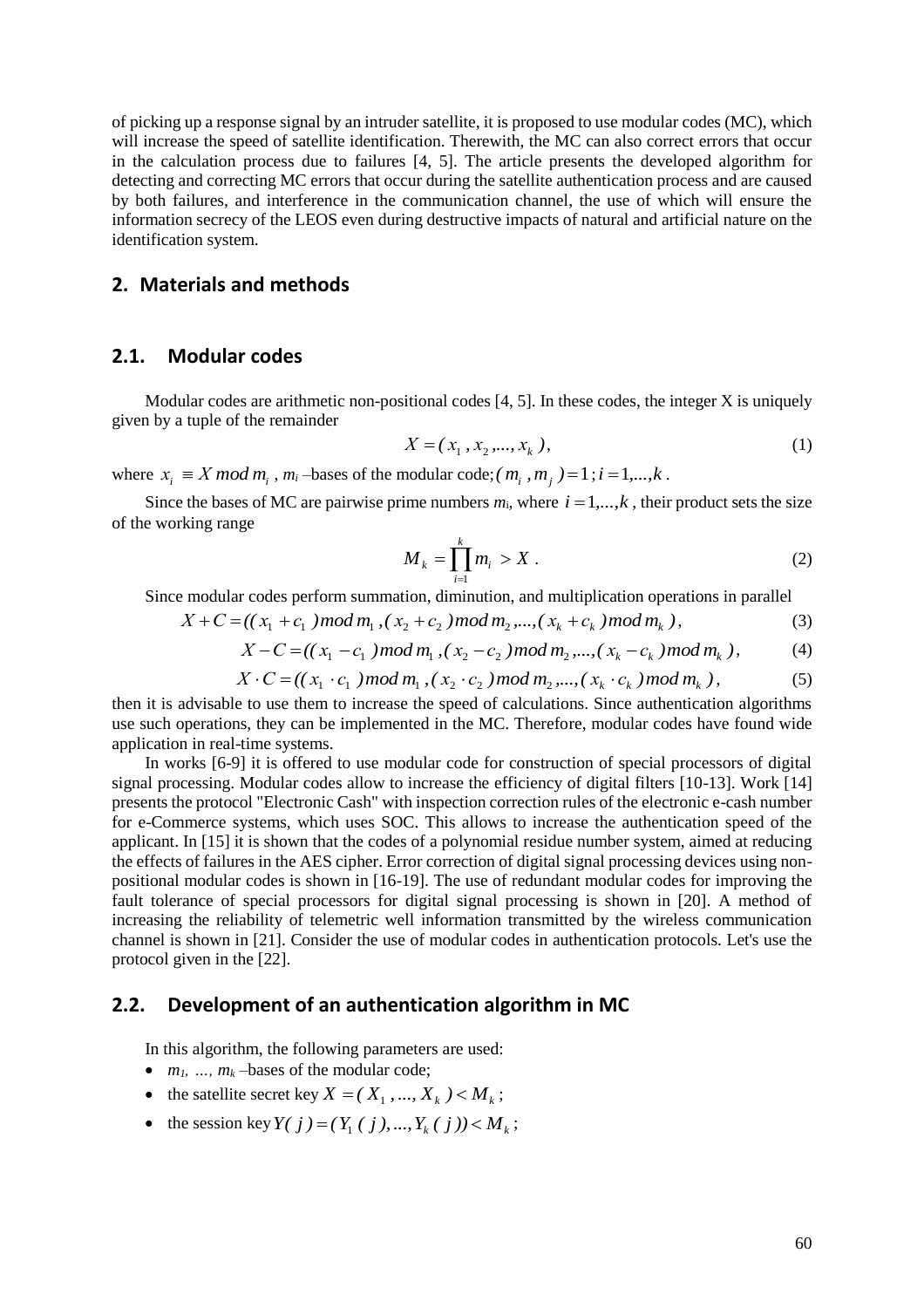• and the parameter  $L(j) = (L_1(j), ..., L_k(j)) < M_k$  used to verify the repeated use of the session key, where  $X \equiv X_i \mod m_i$ ;  $Y(j) \equiv Y_i (j) \mod m_i$ ;  $L(j) \equiv L_i (j) \mod m_i$ ;

 $i = 1, 2, \ldots, k$ ; *j* is the number of the communication session.

The preliminary stage of the satellite authentication algorithm:

1. The responder calculates the true status of the satellite

$$
W_1 = \left| b^{X_1} b^{Y_1(j)} b^{L_1(j)} \right|_{m_1}^{\dagger};
$$
  
\n
$$
W_2 = \left| b^{X_2} b^{Y_2(j)} b^{L_2(j)} \right|_{m_2}^{\dagger};
$$
\n(6)

$$
W_k = \left| b^{X_k} b^{Y_k(j)} b^{L_k(j)} \right|_{m_k}^{\dagger};
$$

where *b* is the generating multiplicative group to modulo *mi*.

2. The responder chooses random numbers

$$
\left\{AX, \Delta Y(j), \Delta L(j)\right\} < M_k = \prod_{i=1}^k m_i \quad , \tag{7}
$$

and makes a noise of the secret parameters of the algorithm

$$
X_{i}^{*} = |X_{i} + \Delta X_{i}|_{p_{i}}^{+},
$$
  
\n
$$
Y_{i}^{*}(j) = |Y_{i}(j) + \Delta Y_{i}(j)|_{p_{i}}^{+},
$$
  
\n
$$
L_{i}^{*}(j) = |L_{i}(j) + \Delta L_{i}(j)|_{p_{i}}^{+},
$$
\n(8)

where  $p_i = \varphi(m_i)$  is the Euler function of the number  $m_i$ ;  $\Delta X$ ,  $\Delta Y(j)$ ,  $\Delta L(j)$  – random numbers;  $\Delta X_i \equiv \Big|\Delta X\Big|_{m_i}^*$   $\Delta Y(\,j\,) \equiv \Delta Y_i$  (  $j\,)$  mod  $m_i$  ;  $\Delta L(\,j\,) \equiv \Delta L_i(\,j\,)$  mod  $m_i$  .

3. The responder calculates the noisy status of the satellite

$$
W_1^* = \left| b^{X_1^*} b^{Y_1^*(j)} b^{L_1^*(j)} \right|_{m_1}^+, \nW_2^* = \left| b^{X_2^*} b^{Y_2^*(j)} b^{L_2^*(j)} \right|_{m_2}^+, \n\vdots \nW_k^* = \left| b^{X_k^*} b^{Y_k^*(j)} b^{L_k^*(j)} \right|_{m_k}^+,
$$
\n(9)

The authentication algorithm consists of the following steps.

1. The requester passes the responder a random number  $g = (g_1, g_2, \ldots, g_k)$ .

2. The responder, having received number *g*, calculates the answers

$$
v_i(1) = \left| X_i^* - g_i X_i \right|_{p_i}^*,
$$
  
\n
$$
v_i(2) = \left| Y_i^*(j) - g_i Y_i (j) \right|_{p_i}^*,
$$
  
\n
$$
v_i(3) = \left| L_i^*(j) - g_i L_i (j) \right|_{p_i}^*.
$$
\n(10)

The responder transmits the following data to the requester

$$
\left\{ (W_1, ..., W_k), (W_1^*, ..., W_k^*), (\nu_1(1), ..., \nu_k(1)), (\nu_1(2), ..., \nu_k(2)), (\nu_1(3), ..., \nu_k(3)) \right\}.
$$

3. The requester checks the received responses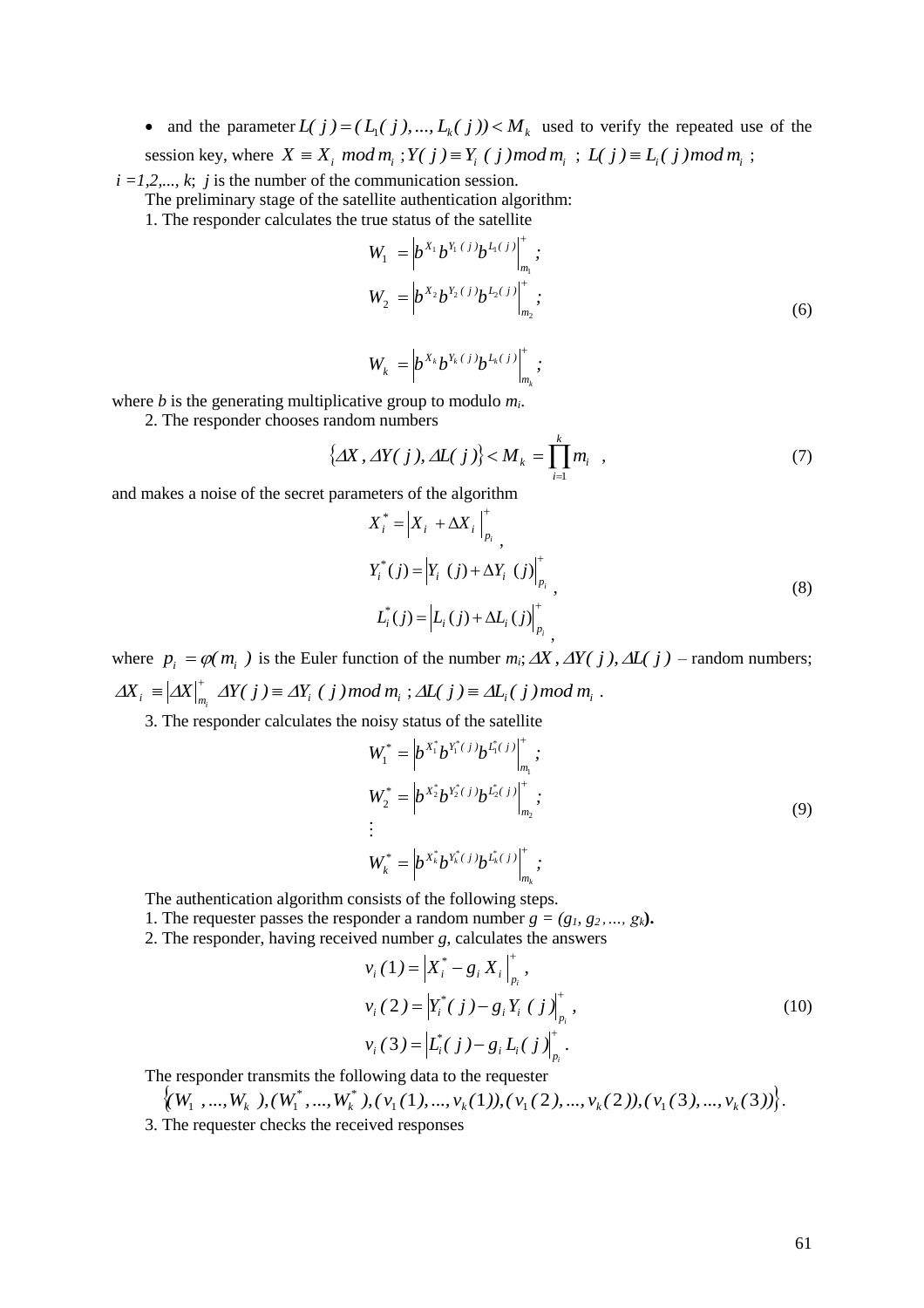$$
Z_{1} = \left| W_{1}^{g_{1}} b^{v_{1}(1)} b^{v_{1}(2)} b^{v_{1}(3)} \right|_{m_{1}}^{+},
$$
  
\n
$$
Z_{2} = \left| W_{2}^{g_{2}} b^{v_{2}(1)} b^{v_{2}(2)} b^{v_{2}(3)} \right|_{m_{2}}^{+},
$$
  
\n
$$
Z_{k} = \left| W_{k}^{g_{k}} b^{v_{k}(1)} b^{v_{k}(2)} b^{v_{k}(3)} \right|^{+}.
$$
\n(11)

*k*

*m*

Applicant A has the "own" status if the equality is met  $\{Z_1 = W_1^*,..., Z_k = W_k^*\}.$  $k - r_k$  $Z_1 = W_1^*,..., Z_k = W_k^*$ .

 $k = |Vk|$ 

The originality of this solution is based on a new idea – the use of MC, which effectively provides parallelization of calculations at the level of arithmetic operations when authenticating the satellite. The novelty of the obtained result is that an authentication algorithm has been developed for the first time, implemented in MCs, the use of which makes it possible to increase the information secrecy of the LEOS by reducing the probability of selecting a response signal "Own", caused by a reduction in the time spent on satellite identification due to parallelization of the calculation at the level of arithmetic operations.

 $Z_k = |W_k^{g_k}b^{v_k(1)}b^{v_k(2)}b^{v_k(3)}|$ .

 $k \, h^{\nu_k (1)} h^{\nu_k (2)} h^{\nu_k}$ 

 $g_k$  *l*  $v_k(1)$  *l*  $v_k(2)$  *l*  $v_k(3)$ 

When implementing the hardware design of the system, the Vivado HLS 2019.2 development tool was used. The clock frequency of the FPGA was 250 MHz. Comparative analysis showed that it takes 3.1 ms to complete one round of the authentication stage using Shnor protocol and 1.2 ms for the developed protocol when using a 32-bit base.

#### **2.3. Error correction algorithm in modular codes**

To correct a batch of errors within a single remainder  $x_i^* = |x_i + \Delta x_i|_{m_i}$ *\**  $x_i^* = |x_i + \Delta x_i|$ , where  $\Delta x_i = \{1, ..., m_i - 1\}$  is the error depth, two control bases are introduced [4, 5]

$$
p_{k+1}p_{k+2} > p_k p_{k-1} \tag{12}
$$

The result is the full range of the code

$$
M_{k+2} = \prod_{i=1}^{k+2} m_i \,. \tag{13}
$$

Redundant MC does not contain an error during execution

$$
X = (x_1, \dots, x_k, x_{k+1}, x_{k+2}) < M_k = \prod_{i=1}^k m_i \tag{14}
$$

Therefore, the MC use the positional characteristic (PC) interval number, which shows the location of the code relative to *M<sup>k</sup>*

$$
S = \left[\frac{X}{M_k}\right],\tag{15}
$$

where  $\int$  is the integer part when dividing.

If the positional characteristic:

- $S = 0$  there is no error;
- $S > 0$  there is an error.

Let us use the Chinese remainder theorem to translate from modular code to positional code,

$$
X = x_1 B_1 + x_2 B_2 + \dots + x_{k+2} B_{k+2} \mod M_{k+2} =
$$
  
= 
$$
\sum_{i=1}^{k+2} x_i B_i \mod M_{k+2},
$$
 (16)

where  $B_i$  – orthogonal basis of the redundant MC.

The orthogonal bases are calculated according to [4]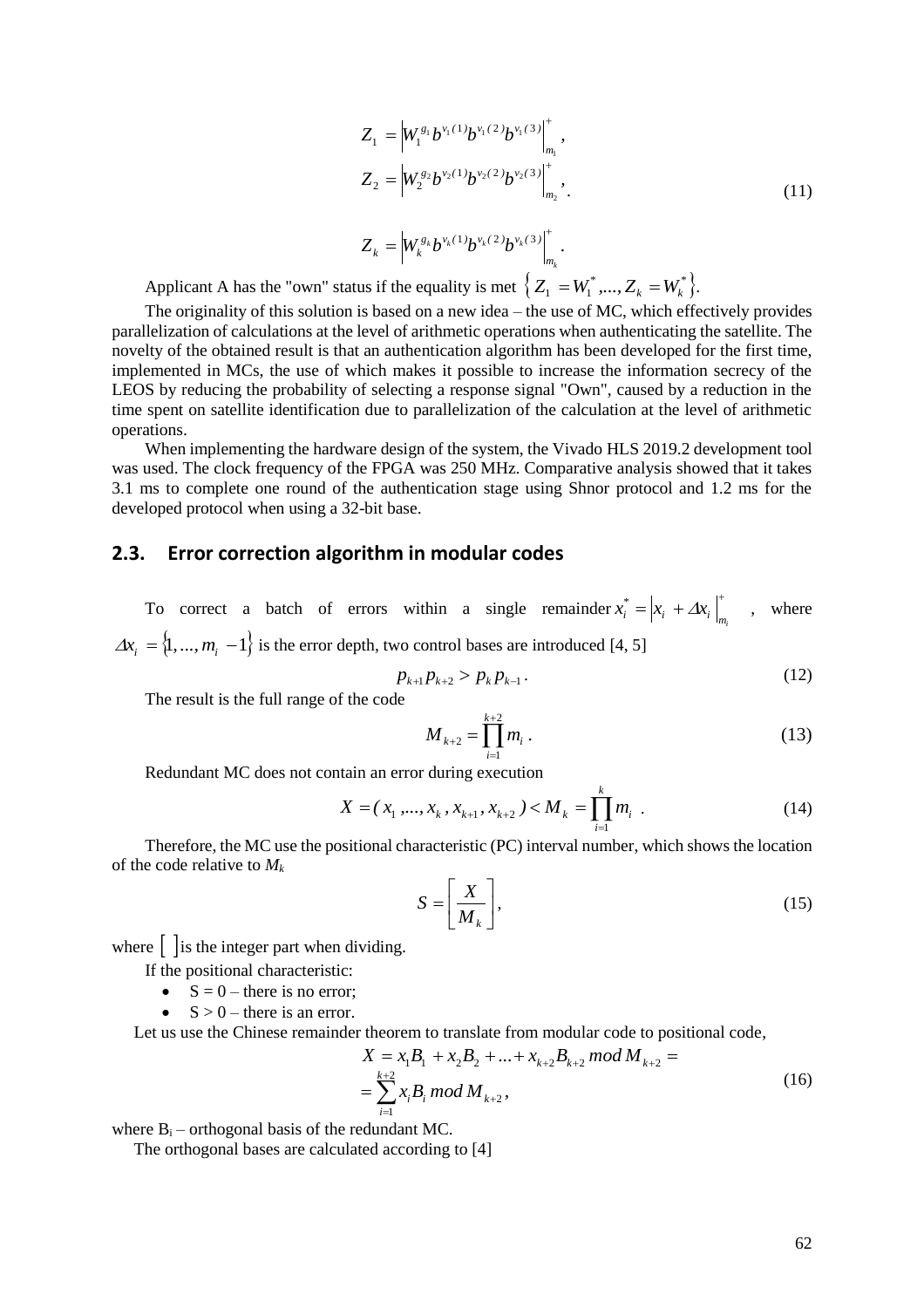$$
B_i = \left| M_{k+2}^{-1} \right|_{m_i}^{+} \frac{M_{k+2}}{m_i} \,. \tag{17}
$$

Let us substitute expression (15) into expression (14). The result is the algorithm for calculating this positional characteristic in the MC without translating it into a positional code

$$
\begin{cases}\nS_{k+1} = \left(\sum_{i=1}^{k+2} x_i K_i + \left[\sum_{j=1}^{k} \alpha_j B_j^* (M_k)^{-1}\right]\right) \mod m_{k+1}, \\
S_{k+2} = \left(\sum_{i=1}^{k+2} x_i K_i + \left[\sum_{j=1}^{k} \alpha_j B_j^* (M_k)^{-1}\right]\right) \mod m_{k+2},\n\end{cases} (18)
$$

where  $B_i = K_i M_k + B_i^*$ ;  $B_i^*$  is the orthogonal basis of the redundant MC.

The originality of the developed algorithm is based on a new idea – to use redundant MC to correct errors caused not only by failures of the satellite identification system but also by interference in the channel. In addition, the MC can correct multi-bit errors within a single remainder in the presence of two redundant bases. This allowed assuming that the redundant MC are close to the Reed-Solomon codes in their correcting abilities. This means that the use of redundant MC will allow abandoning the cascade codes, in which the external code is designed to detect and correct errors caused by failures, and the internal code – to search for and correct errors caused by interference in the communication channel. The novelty of the obtained result lies in the fact that for the first time an algorithm was developed for correcting errors by redundant MC arising in the process of satellite authentication caused by both failures, and interference in the communication channel, which will ensure information secrecy of the LEOS even during the destructive effects on the system. To evaluate the effectiveness of the algorithm for constructing a modular turbo code, a software package was created that allows simulating a communication channel with impulse noise. The analysis of the research results shows that the application of the developed algorithm for constructing a modular turbo code makes it possible to increase the noise immunity of the identification system. So, with the signal-to-noise ratio  $E_b/N_0 = 13$ dB, the probability of a system error using the developed algorithm is  $P = 3 \cdot 10^{-5}$ , while for the classical MC -  $P = 8.6 \cdot 10^{-5}$ .

#### **3. Acknowledgements**

This work was supported by the Russian Foundation for Basic Research, project No. 20-37-90009

# **4. References**

- [1] Jonathan C. McDowel, The Low Earth Orbit Satellite Population and Impacts of the SpaceX Starlink Constellation. The Astrophysical Journal Letters. Volume 892. Number 2. (2020): 1- 10.
- [2] George Sebestyen, Steve Fujikawa Low Earth Orbit Satellite Design. Springer, New York, NY, 2018
- [3] Bo Zhao, Guangliang Ren, Huining Zhang Multisatellite Cooperative Random Access Scheme in Low Earth Orbit Satellite Networks. IEEE systems journal. volume 13, no. 3, September (2019): 2617 - 2629
- [4] Omondi A., Premkumar B. Residue Number Systems: Theory and Implementation. Imperial College Press. UK 2007.
- [5] Ananda Mohan Residue Number Systems. Theory and Applications. Springer International Publishing Switzerland. 2016.
- [6] Katkov K. A., Kalmykov I.A. Application of parallel technologies in navigation management under the conditions of artificial ionospheric disturbances. World Applied Sciences Journal. 26(1). (2013): 108-113
- [7] Katkov K.A., Naymenko D.O., Makarova A.V. Parallel modular technologies in digital signal processing. Life Science Journal. 11(11s). (2014): 435-438